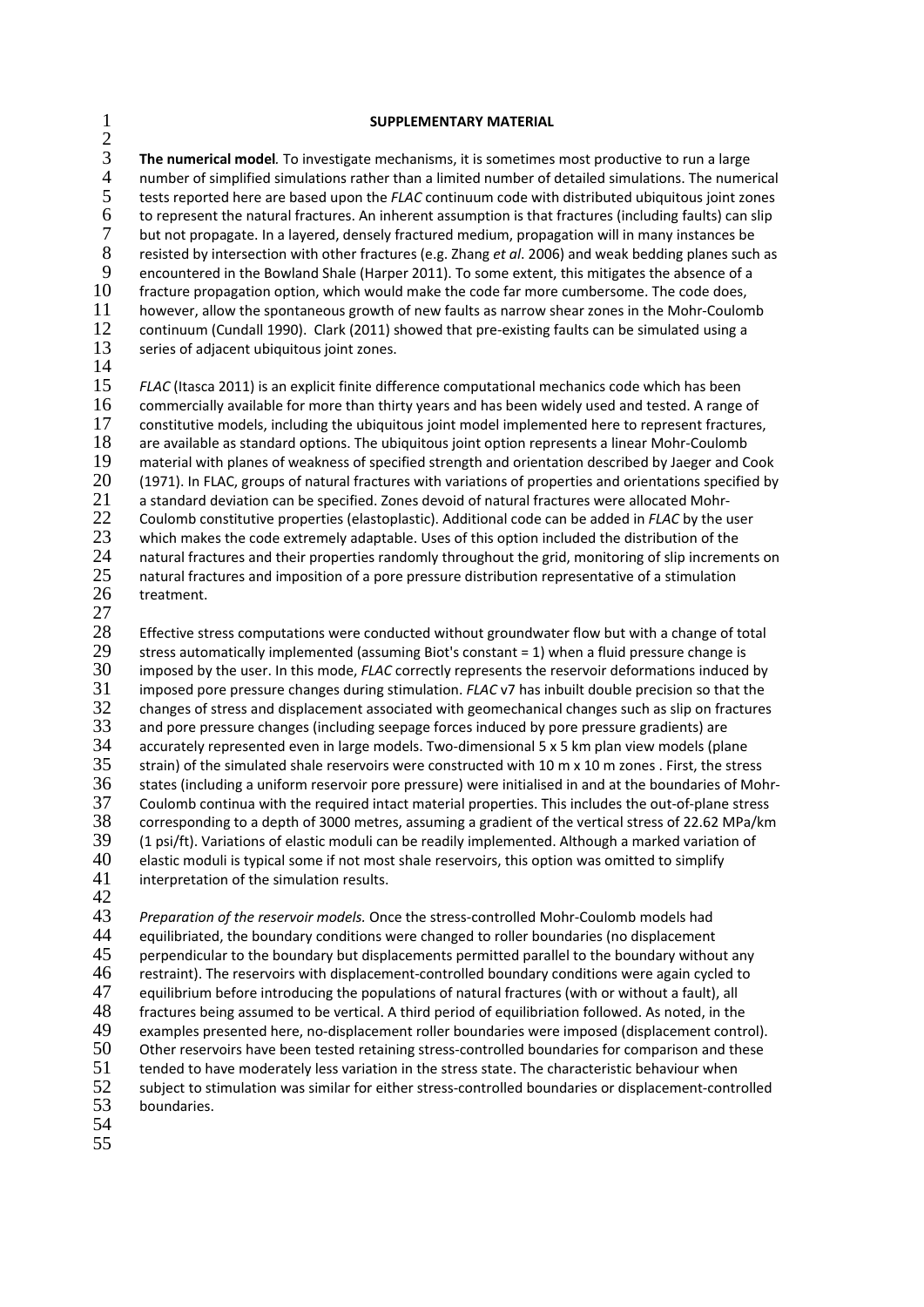

56 57

58 **Supplementary Fig. 1**. Schematic layout of the numerical simulations after changing from stress-controlled<br>59 boundaries to displacement control. Plan view illustrating model geometry (5000 m x 5000 m, roller boundari 59 boundaries to displacement control. Plan view illustrating model geometry (5000 m x 5000 m, roller boundaries, 60 250000 square finite difference zones, Mohr-Coulomb continuum with 30% or 40% ubiquitous joint zones 60 250000 square finite difference zones, Mohr-Coulomb continuum with 30% or 40% ubiquitous joint zones<br>61 simulating natural fractures) and central horizontal well from which 10 vertical hydraulic fractures are sim 61 simulating natural fractures) and central horizontal well from which 10 vertical hydraulic fractures are simulated 62 successively and spaced at 100m. In the initial condition, prior to natural fracture emplacement, th 62 successively and spaced at 100m. In the initial condition, prior to natural fracture emplacement, the maximum<br>63 normal stress was applied parallel to the y-axis, the minimum normal stress parallel to the x-axis and th 63 normal stress was applied parallel to the y-axis, the minimum normal stress parallel to the x-axis and the out-of-<br>64 plane stress corresponding to the depth of burial applied normal to the diagram. The model was allow 64 plane stress corresponding to the depth of burial applied normal to the diagram. The model was allowed to reach 65 equilibrium before changing to the displacement-controlled boundaries illustrated. equilibrium before changing to the displacement-controlled boundaries illustrated.

66 67

68 A large number of cycles were allowed in equilibriating the fractured reservoir, monitoring the slip<br>69 events (slip increments) as the reservoirs approached equilibrium. Each recorded increment of slip 69 events (slip increments) as the reservoirs approached equilibrium. Each recorded increment of slip  $70$  depends upon the solution timestep. As the timestep was found to vary by only a minor amount,  $70$  depends upon the solution timestep. As the timestep was found to vary by only a minor amount,  $71$  these increments provide a good approximation of the spatial distribution of slip magnitude with  $71$  these increments provide a good approximation of the spatial distribution of slip magnitude within  $72$  the fracture network. A significant proportion of the fractures experienced slip as the reservoir T2 the fracture network. A significant proportion of the fractures experienced slip as the reservoir<br>
73 approached equilibrium, the slip only ceasing at the point where the resisting forces balanced th approached equilibrium, the slip only ceasing at the point where the resisting forces balanced the 74 disturbing forces associated with the local stress field. Once equilibriated, the result in each case was<br>75 a fractured reservoir in a state of marginal equilibrium. Despite the very large number of cycles  $75$  a fractured reservoir in a state of marginal equilibrium. Despite the very large number of cycles<br> $76$  allowed (10<sup>6</sup>), occasionally a slip increment on a natural fracture somewhere in the 5 x 5km rese allowed (10<sup>6</sup>), occasionally a slip increment on a natural fracture somewhere in the 5 x 5km reservoir 77 could still be detected. This was interpreted as long-range interaction (see main text) influenced by<br>78 work done at the boundaries to maintain the displacement control condition. work done at the boundaries to maintain the displacement control condition.

79

80 *Hydraulic fracture stimulation*. Multistage stimulation in the central portion of each reservoir was 81 simulated simply by sequential phases of imposed pore pressure increase at locations separated by 82 100m. Each hydraulic fracture stimulation was simulated by the simple expedient of instantly<br>83 imposing an identical, approximately elliptical pore pressure distribution at each stage locatio 83 imposing an identical, approximately elliptical pore pressure distribution at each stage location. (Each <br>84 stage was assumed to have a single set of perforations.) A simple trial of a two-stage pressure rise 84 stage was assumed to have a single set of perforations.) A simple trial of a two-stage pressure rise<br>85 showed no significant difference in the results. The magnitude of the maximum pressure at the 85 showed no significant difference in the results. The magnitude of the maximum pressure at the<br>86 injector location was chosen to be larger than the minimum applied total stress and smaller tha 86 injector location was chosen to be larger than the minimum applied total stress and smaller than the 87 applied vertical total stress. Reservoir A was fracture treated with a net pressure of 11.4 MPa applied vertical total stress. Reservoir A was fracture treated with a net pressure of 11.4 MPa 88 (approximately 2000 psi) and reservoir B at a net pressure of 3.3 MPa (approximately 500 psi). The 89 imposed pressure distribution corresponded approximately to a steady-state flow condition [the 89 imposed pressure distribution corresponded approximately to a steady-state flow condition [the  $90$  approximation arising from interpolation across a finite zone size (10 m x 10 m)]. In the cases approximation arising from interpolation across a finite zone size (10 m  $\times$  10 m)]. In the cases 91 presented here, the treatment stages were identical. The mechanical response of the reservoir in the 92 vicinity of the stimulation stage and elsewhere can be observed and typically included mode 1 92 vicinity of the stimulation stage and elsewhere can be observed and typically included mode 1<br>93 (extension) failure near the well and slip on suitably orientated pre-existing natural fractures 93 (extension) failure near the well and slip on suitably orientated pre-existing natural fractures (14)  $\mu$ (ubiquitous joint zones).

95<br>96

96 As stated previously, no flow was allowed, the pore pressure distribution was held constant for a time<br>97 Sufficient for some degree of equilibriation to occur. (The durations of the injection periods and sufficient for some degree of equilibriation to occur. (The durations of the injection periods and 98 intervals between fracture treatments in real situations are finite and achievement of an equilibrium<br>99 state between each treatment can not be assumed.) Any chosen pressure distribution can be 99 state between each treatment can not be assumed.) Any chosen pressure distribution can be<br>100 implemented so that comparisons of the effect of different elliptical pressure distributions ca 100 implemented so that comparisons of the effect of different elliptical pressure distributions can readily<br>101 be made. Although sequential imposition of identical elliptical pressure distributions is a gross be made. Although sequential imposition of identical elliptical pressure distributions is a gross 102 simplification of the fracturing process, it greatly speeds the calculation process and, importantly,<br>103 simplifies the interpretation of reservoir response. [Readers are also reminded that reliable, precis simplifies the interpretation of reservoir response. [Readers are also reminded that reliable, precise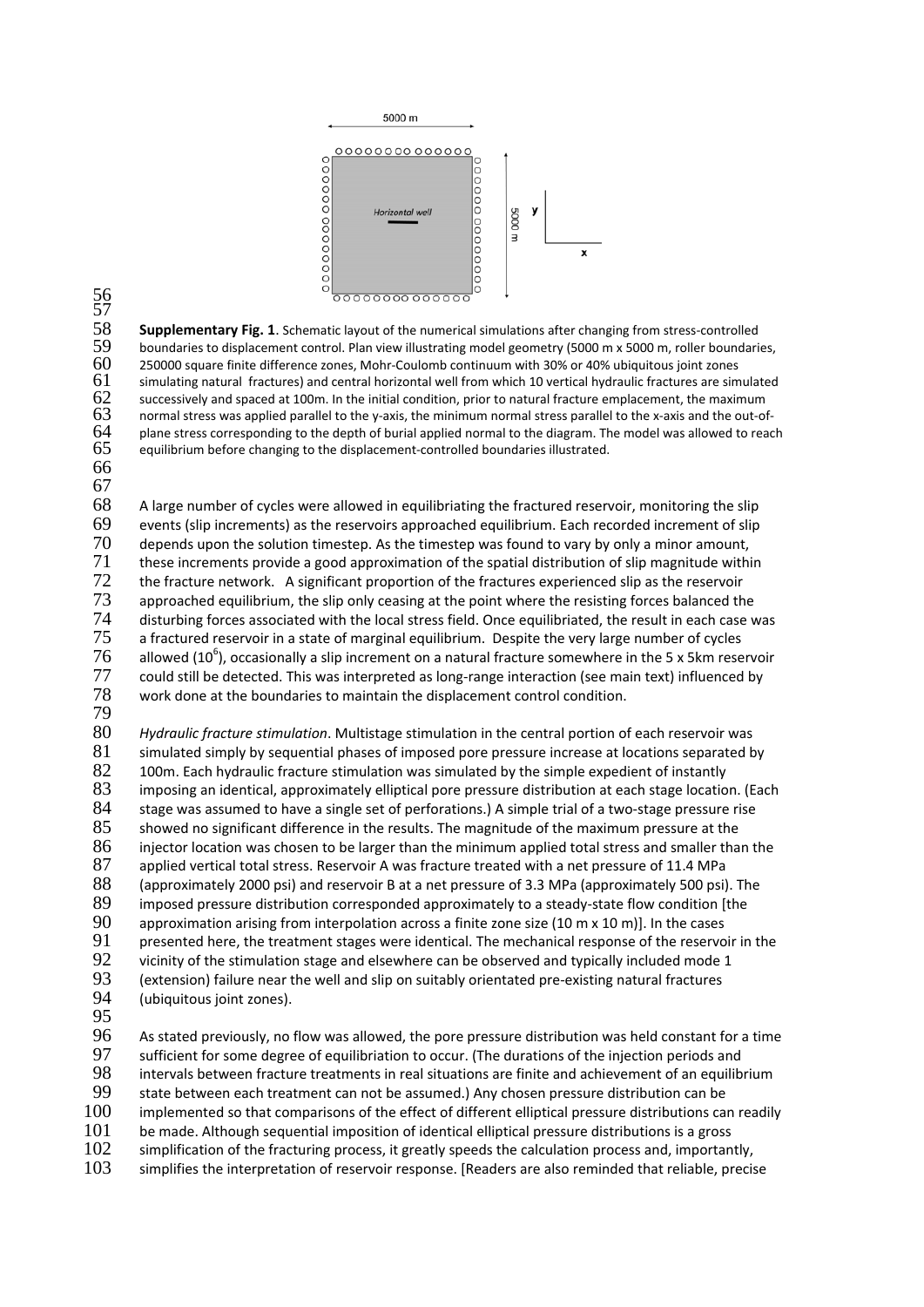104 prediction of fracture growth is inherently unpredictable for several reasons; first, the process of 105 fracture propagation in fractured media is highly nonlinear (mainly because the flow of fluid is 106 threshold (frictional limit) -dominated and flow rate is a power of fracture aperture: see Harpe 106 threshold (frictional limit) -dominated and flow rate is a power of fracture aperture: see Harper and 107 Last 1990); second; the details of fracture distribution and mechanical properties remote from the Last 1990); second; the details of fracture distribution and mechanical properties remote from the 108 well are unknown].

109<br>110

110 Ten sequential stages were simulated. A single stimulation treatment might have sufficed to indicate 111 the stress memory effect. However, at the spacing of 100 m simulated here (currently typical of the 112 spacing employed in many horizontal shale wells), considerable interference between fractures can 113 occur and the resulting elongate stress concentration is likely to be more typical of real situations 114 (almost always sequential fracture treatments exceeding 10 in number are carried out by a shale gas 115 operators.) Moreover, the mechanical response of each region of pore pressure rise (simulated 116 fracture treatment) is different. Restricting the simulations to single treatments would not only 116 fracture treatment) is different. Restricting the simulations to single treatments would not only be<br>117 unrepresentative of operational practice but would also risk uncertain conclusions. unrepresentative of operational practice but would also risk uncertain conclusions.

118

119 Each slip increment (as equilibrium was approached) on all natural fractures throughout the reservoir<br>120 was counted and mapped in space as a guide to the evolution and distribution of slip on all the was counted and mapped in space as a guide to the evolution and distribution of slip on all the<br>121 natural fractures during the fracture stimulation sequence. The number and distribution of slip natural fractures during the fracture stimulation sequence. The number and distribution of slip events 122 (slip increments) on natural fractures and the fault during the multistage fracture stimulation can be<br>123 taken as a comparative guide to the potential for, and distribution of, induced seismicity because the 123 taken as a comparative guide to the potential for, and distribution of, induced seismicity because the 124 time steps did not differ significantly between the different simulations for each reservoir. (This time steps did not differ significantly between the different simulations for each reservoir. (This 125 assumes none of the slip increments are aseismic.) Contours of the number of slip increments are 126 used in Figures 6 of the main text to indicate the distribution of slip. Supplementary Fig. 2 is a<br>127 magnified example to illustrate the contouring in more detail. magnified example to illustrate the contouring in more detail. 128

- 
- 129 130



131 132

**Supplementary Fig. 2**. 200m x 200m plan view of part of Reservoir A showing detail of the contours of slip<br>134 increments (slip events) induced on natural fractures by the elliptical zones of pore pressure rise representi 134 increments (slip events) induced on natural fractures by the elliptical zones of pore pressure rise representing<br>135 two fracture treatments. The post-stimulation stage is represented so that the imposed elliptical por 135 two fracture treatments. The post-stimulation stage is represented so that the imposed elliptical pore pressure<br>136 distributions, equivalent to steady state flow in an isotropic medium, are not shown. The horizontal s  $136$  distributions, equivalent to steady state flow in an isotropic medium, are not shown. The horizontal straight line<br> $137$  crossing the figure denotes the hypothetical horizontal well. Individual short lines, approxim 137 crossing the figure denotes the hypothetical horizontal well. Individual short lines, approximately 10m in length,<br>138 represent natural fractures. A dot in the centre of a natural fracture denotes past slip induced e 138 represent natural fractures. A dot in the centre of a natural fracture denotes past slip induced either as the<br>139 reservoir approached equilibrium or during the stimulation treatments. Crosses mark 10x10m zones in whi  $139$  reservoir approached equilibrium or during the stimulation treatments. Crosses mark 10x10m zones in which  $140$  failure of intact rock, in shear or tension, occurred during stimulation. Contours of slip increments i 140 failure of intact rock, in shear or tension, occurred during stimulation. Contours of slip increments in individual 141 ubiquitous joint zones change from rounded to square (the zone shape) as the number of increments ubiquitous joint zones change from rounded to square (the zone shape) as the number of increments increases.

- 142 143
- 144

145 *The two shale reservoir formations.* No stress data were given by Sorensen *et al*. (2010) for the

146 Barnett Shale reservoir. Partly guided by the values used by Palmer *et al*. (2007) to model the Barnett 147 Shale, the gradient of the maximum horizontal stress was assumed to be 20.34 MPa/km (0.9 psi/ft),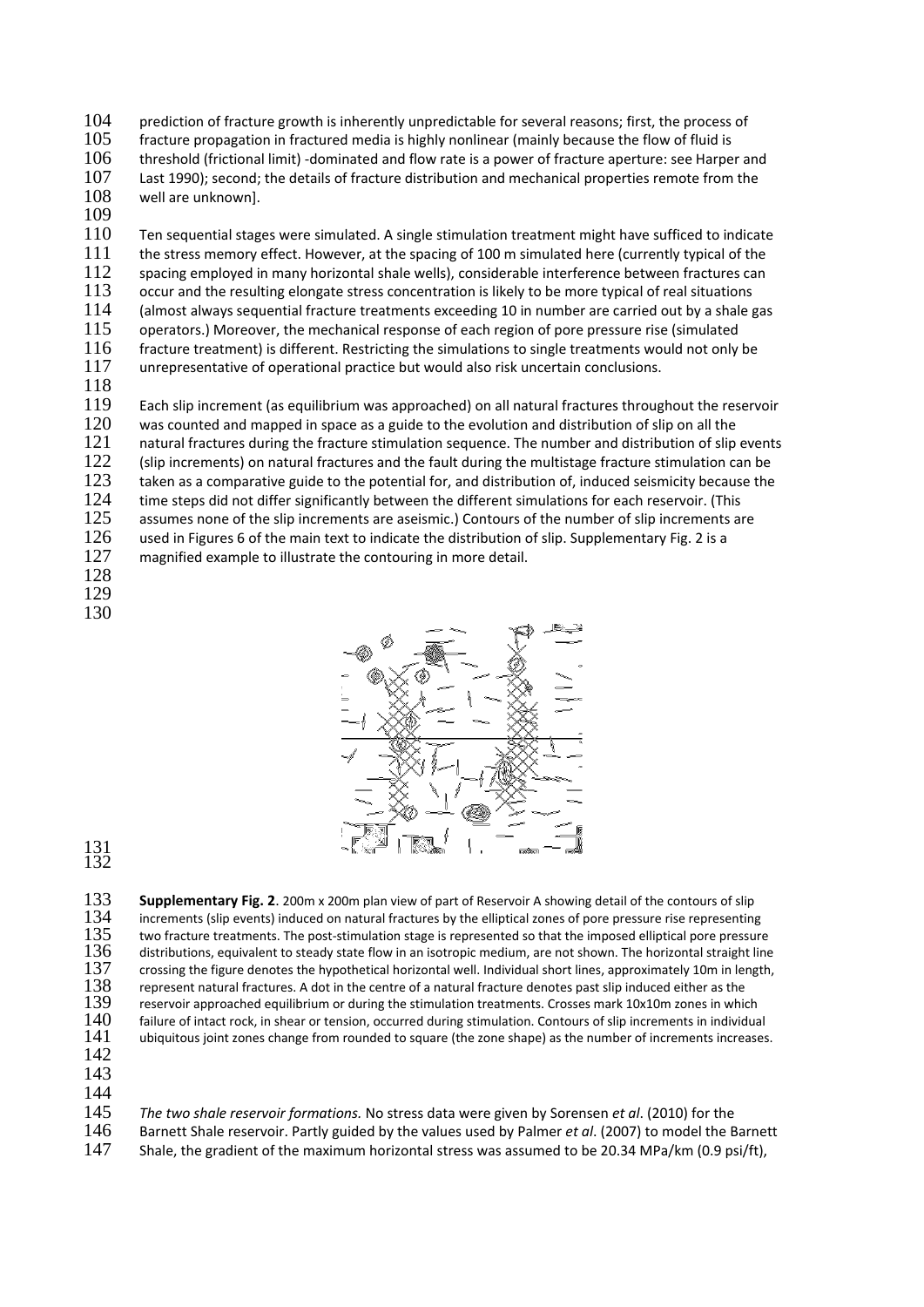the gradient of the minimum horizontal stress assumed to be 13.57 MPa/km (0.6psi/ft) and the pore pressure gradient assumed to be 11.76 MPa/km (0.52 psi/ft). (All gradients refer to reservoir depth.)  $\frac{150}{151}$ 

For the reservoir in a strike slip environment, a combination of extension fractures subparallel to the 152 maximum horizontal stress and shear fractures subparallel to the planes of maximum shearing stress<br>153 and a pore pressure gradient of 11.31 MPa/km (0.5 psi/ft) were assumed. The gradient of the and a pore pressure gradient of 11.31 MPa/km (0.5 psi/ft) were assumed. The gradient of the 154 maximum horizontal stress input to the model was 28.275 MPa/km (1.2 psi/ft) and the input maximum horizontal stress input to the model was 28.275 MPa/km (1.2 psi/ft) and the input minimum horizontal stress gradient was 16.97 MPa/km (0.75 psi/ft).

 Both reservoirs were assumed to be 3000m deep and subject to an overburden stress gradient of 158 22.62MPa/km (1psi/ft). Each model has a central fault of 170m length inclined at 45 $^{\circ}$  to the 159 maximum applied horizontal stress with identical frictional and cohesive properties to the natural<br>160 fractures. Table 1 summarises the main input parameters for the two models. fractures. Table 1 summarises the main input parameters for the two models. 

 

 $\frac{164}{165}$ 

| Reservoir | <b>Faulting</b> | <b>Modulus</b> | Friction SD |       | cohesion SD    | tensile         |                 |          |
|-----------|-----------------|----------------|-------------|-------|----------------|-----------------|-----------------|----------|
|           | environment     | <b>Bulk</b>    | Shear       | angle |                |                 |                 | strength |
|           |                 | Pa             | Pa          | deg.  |                | Pa              |                 | Pa       |
| А         | normal          | 1.58e10        | 7.3e9       | 40    | 2              | 3.4e7           | 3e <sub>2</sub> | 3e6      |
| B         | strike slip     | 1.25e10        | 5e9         | 27.5  | $\overline{1}$ | 1e <sub>7</sub> | 1e <sub>2</sub> | 1e6      |

**Table 1a.** Properties assumed for the intact shale. SD denotes standard deviation.

|   | %  | Reservoir total % median SD<br>azimuth<br>deg. |          | % median SD<br>azimuth<br>deg. |    | % median SD friction SD dilation tensile<br>azimuth<br>deg. |    | angle<br>deg. |     | angle<br>deg. | strength<br>Pa |     |    |                 |
|---|----|------------------------------------------------|----------|--------------------------------|----|-------------------------------------------------------------|----|---------------|-----|---------------|----------------|-----|----|-----------------|
| А | 30 | 20                                             | -90      | 10                             | 10 | 0                                                           | 15 |               |     |               | 20             | 1   | 5  | 5e <sub>5</sub> |
| B | 40 | 20                                             | $\Omega$ | 10                             | 10 | 45                                                          | 10 | 10            | 315 | 10            | 15             | 0.5 | -5 | 1e <sub>5</sub> |

**Table 1b.** *Properties assumed for fractures.* Azimuths are clockwise from North.

## **References**

Clark, I.H., 2011. Simulation of rock mass strength using ubiquitous joints in 3D. *In*: Sainsbury, D., Hart, R.D., Detournay, C.L. & Cundall, P.A. (eds) *Continuum and Distinct Element Numerical Modeling in Geo-Engineering* – 2008, Proceedings of the 1<sup>st</sup> International *FLAC/DEM* Symposium, 25-27 August 194 2008, Minneapolis. Itasca Consulting Group, Inc. 2008, Minneapolis. Itasca Consulting Group, Inc. 

Cundall, P.A., 1990. Numerical modelling of jointed and faulted rock. *In*: Rossmanith, H.P. (ed) *Mechanics of jointed and faulted rock*: Proceedings of 3rd International Conference on Jointed and Faulted Rock, Vienna, 6‐9 April, Taylor & Francis.

 Itasca 2011. FLAC Users Guide v7.0, Itasca Consulting Group, Minneapolis.

 Jaeger, J.C. & Cook, N.G.W. 1971. *Fundamentals of rock mechanics*, Chapman & Hall.